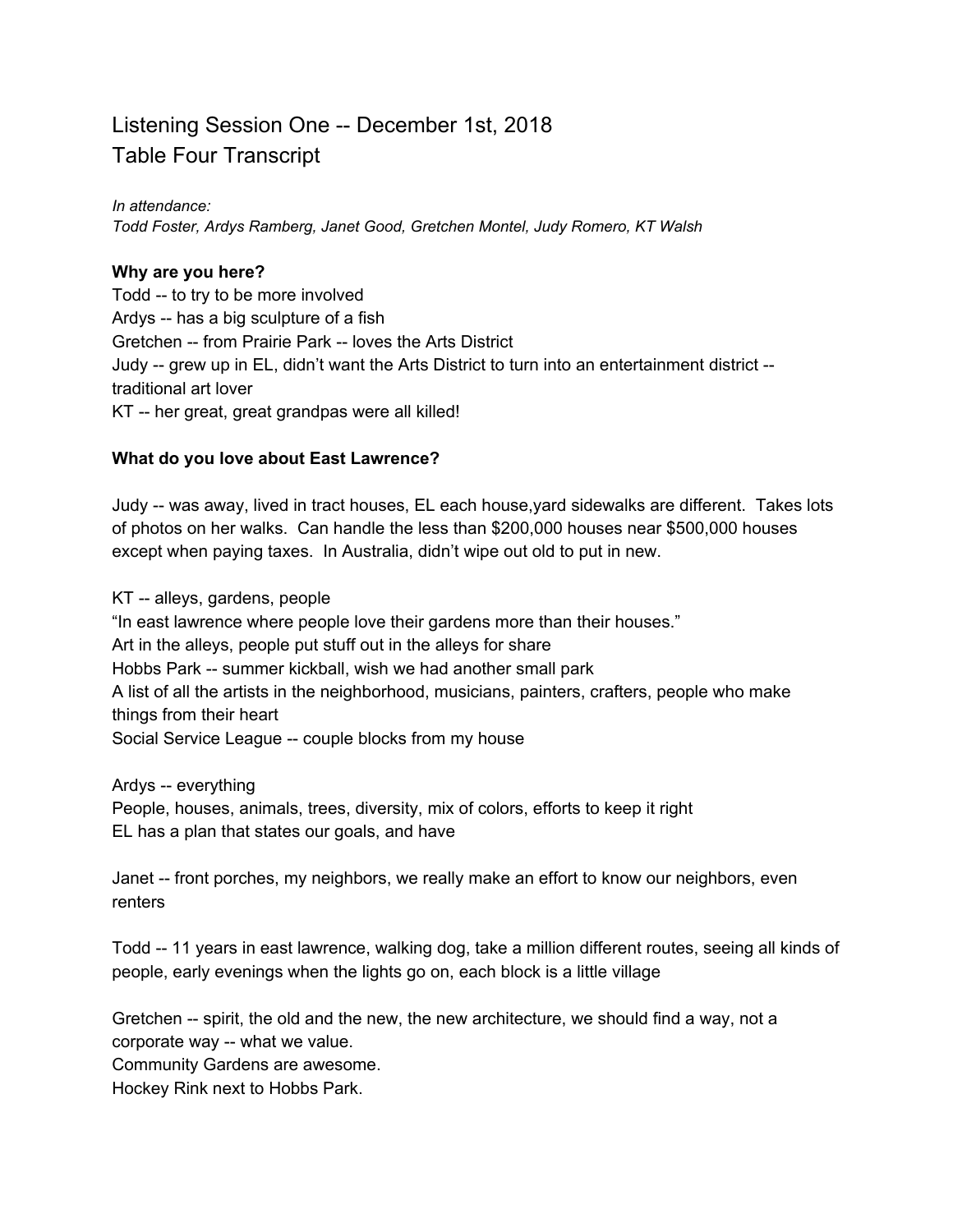I hear music all the time, people on their porches, from inside their homes, flutes, horns, bands, hear Replay, Granada, the bandstand at South Park

Riding bike down the alleys.

The old, buildings

How do you research your home? Kaplan and McCrary's book was great and should be updated.

## **What piece of EL history is most inspiring to you?**

[Judy]

My people -- Hispanic

The Hispanic Community

A huge community of black folks who came north post Civil War -- her house build by a person who had been a slave. It was hand built and very small, well built in poverty and pride.

Originally the craftspeople lived in EL -- the stone cutters, hat makers, carpenters, Abe and Jakes, all the fishermen and women, houses of ill-repute, speak easies and gambling

Sunday liquor sales, until the 1970s

East Ninth tear up the limestone

Bowersocks, barbed wire plant, Freeman's Furniture, Murphy's Uphostery, Johnson's Grocery Store,

Harold Shepherd Jr -- east side artist and his rottweilers who ran the neighborhood The older buildings

Penn Street is haunted. You can hear a team of horses careening down the street in the middle of the night.

House at NE corner of 10th of Rhode Island is massively haunted

The train would stop and unload the circus and the elephants would go up East Ninth and parade down Mass in the 1940s and 50s

La Yarda -- flooded in 1951

## **What kind of public art have you experienced that is significant to you?**

[Ardys] -- Her own piece in the EL Rec Center and enjoyed the process

The sculpture of old white men in a river and water half covering their faces -- global warming Art that addresses issues

Bridges that are artful

In Hutchinson -- community upset by \$250,000 sculpture torn down to put up a new sports stadium

The art downtown -- the wooden archway at South Park

The changing art in front of the library, sometimes I don't like it, but I'm glad it's there Art that changes, art at different levels, art for little people and that generates questions

The spinning sculpture at City Hall, that was inspired by her spoons twirling in dishwater.

The soldier kissing the woman in NV

Wall Street Bull and now new Little Girl

Statues are inspirational and Modern Art makes me think how expensive they are